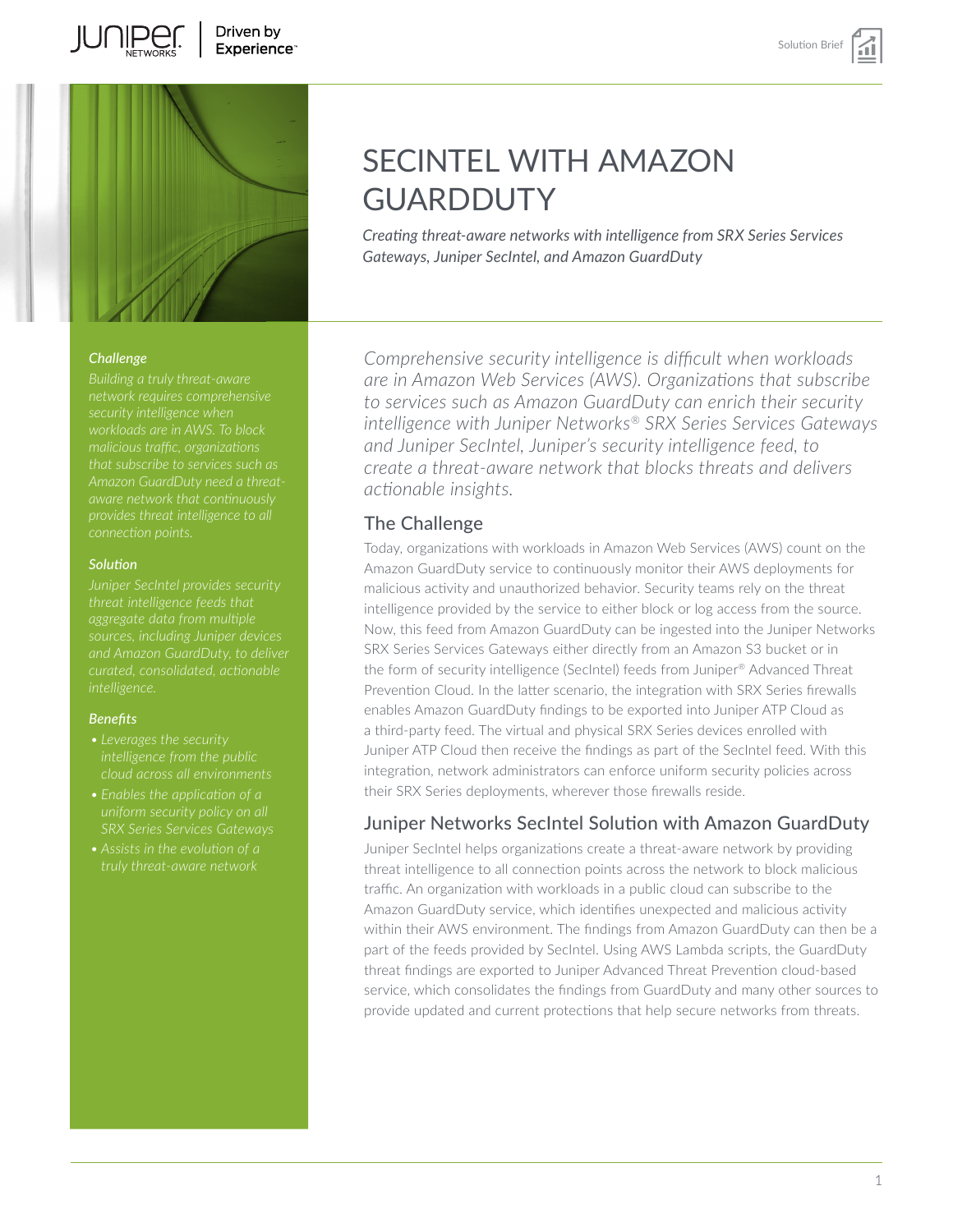#### Features and Benefits

- Curated threat intelligence. Secintel uses curated threat feeds provided by Juniper Threat Labs, including malicious IPs, URLs, domains, and GeoIP. The information included within SecIntel is scrubbed and validated while being constantly updated in real time. Now, augmented with the threat findings from Amazon GuardDuty, SecIntel delivers continuously updated and curated threat data to increase threat coverage and reduce false positives.
- Uniform security policy across all clouds, public or private. By ensuring that threat feeds are uniform across all SRX Series devices, be it the Juniper Networks vSRX Virtual Firewall deployed in AWS or a Juniper Networks SRX5400 Services Gateway deployed as a perimeter firewall on premises, the network security admin can ensure there is a single policy to block malicious IPs at all connected points across the network. This process is a key enabler of the threat-aware network.
- Multiple integration options. The findings from Amazon GuardDuty can be ingested directly into the SRX Series devices from an AWS S3 bucket or as part of the SecIntel feed from Juniper ATP Cloud, providing customers with flexible deployment options.
- Automated solution. Easily deployable AWS Lambda scripts with detailed workflows allow for an automated solution. Once enabled, the security operations team can rest easy knowing it has a completely automated, threataware, intelligent, and secure network.
- Threat-aware network. Secintel provides the ability to identify and either passively monitor or block known threats. This process can be done at the network edge, throughout the network core, and at the access layer, which allows for the addition of security to the networking stack natively within the network infrastructure.

#### Solution Components

A truly secure network must be threat aware. Threataware networks require both deep network visibility and the ability to enforce policies at every connection point. Firewall orchestration—including Juniper's patented one-click automation—is one example of a simple management option that empowers administrators to safeguard users, applications, and infrastructure by enabling the automatic creation and distribution of policies that can block traffic at the port level. That is the power of SecIntel.

SecIntel provides security threat intelligence feeds that aggregate data from multiple sources, including Juniper devices, to deliver curated, consolidated, actionable intelligence. These feeds are delivered to SRX Series Services Gateways deployed across the organization. These threat intelligence feeds include threat information curated by Juniper Threat Labs and accessed via the Juniper Advanced Threat Prevention cloud-based service, as well as third-party threat data and threat information covering industry-specific threats that customers can integrate into their solutions.

Amazon GuardDuty provides this type of third-party threat information. Offered by Amazon for its customers, this service continuously monitors the organization's network for malicious activity and reports the threats in the form of security findings in the GuardDuty console. Now, using an AWS Lambda script and AWS CloudWatch events, these findings can be exported to the Juniper ATP Cloud as a third-party security feed. Juniper ATP Cloud consolidates this and findings from other sources and sends this security intelligence to SRX Series Services Gateways, which are subscribed to the threat feeds from Juniper ATP Cloud to benefit from the curated threat intelligence feed.

Verified by NSS Labs during the recent Data Center Security Gateway Test, Juniper achieved a recommended rating and scored greater than 99% for exploits and 100% on evasions identified and blocked. Juniper ATP Cloud, which includes SecIntel, is tested quarterly by ICSA Labs for Advanced Threat Defense. Juniper consistently achieves nearly 100% efficacy catch rates on the latest malicious threats.

Integrating the security findings from Amazon GuardDuty into the SRX Series gateways can be done in two different workflows. The AWS Lambda scripts that enable both workflows can be found at [https://github.com/Juniper/vSRX-](https://github.com/Juniper/vSRX-AWS/tree/master/SRX-GD-Threatfeed)[AWS/tree/master/SRX-GD-Threatfeed](https://github.com/Juniper/vSRX-AWS/tree/master/SRX-GD-Threatfeed).

#### Directly Ingest the Threat Findings from an Amazon S3 Bucket

In this workflow, the threat findings from Amazon GuardDuty notify an AWS CloudWatch event that triggers a Lambda script. The script fetches the security findings from Amazon GuardDuty and posts them in the Amazon S3 bucket. Appropriate AWS IAM roles must be specified for the Lambda script to execute and access AWS GuardDuty and the AWS S3 bucket. The SRX Series devices must be configured to receive the feeds from the S3 bucket URL. The AWS S3 bucket must have appropriate read permissions for the SRX Series devices to access the threat feeds.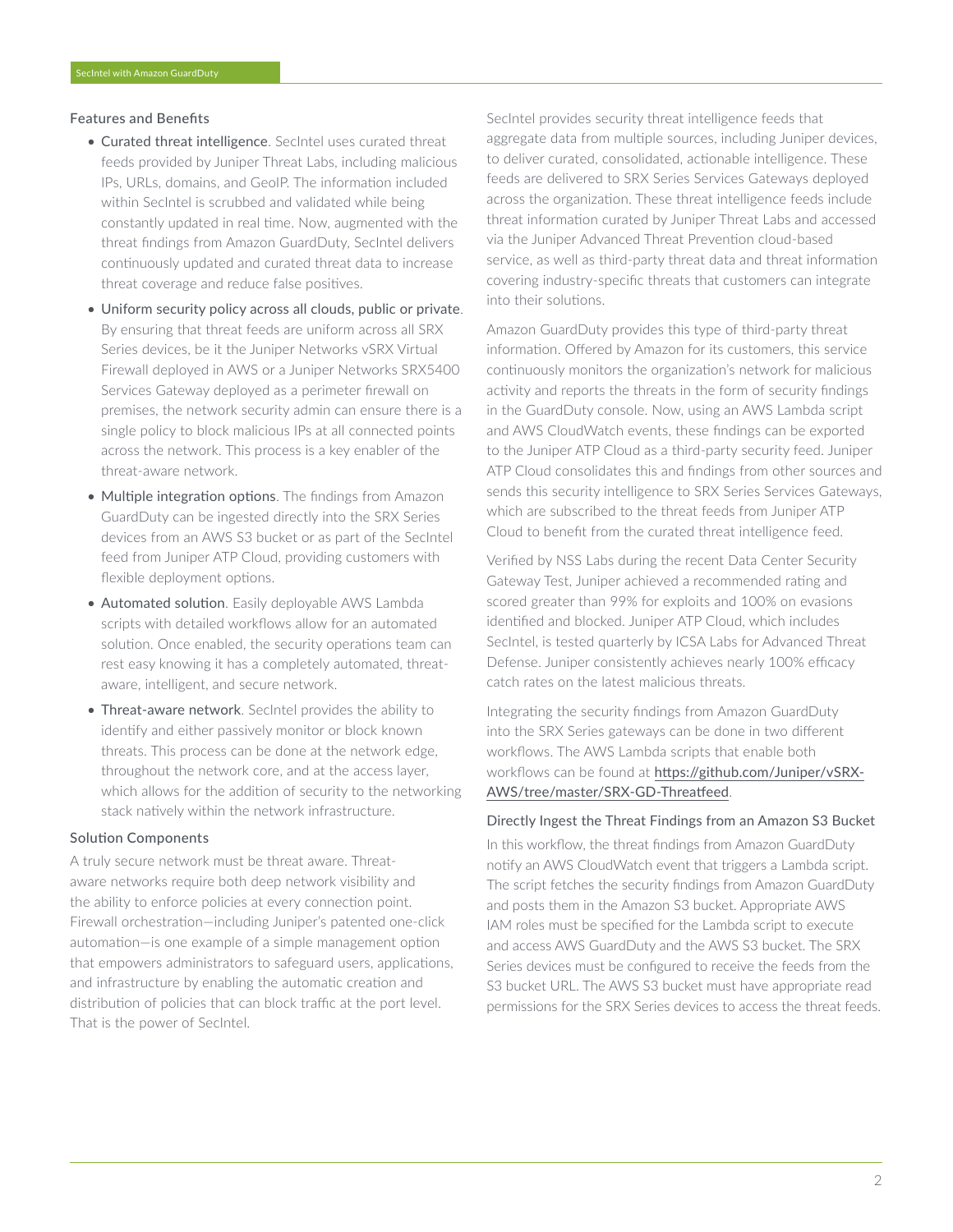

*Figure 1: Workflow for direct ingestion of threat feeds into the SRX Series devices*

#### Augment the Juniper ATP Cloud Threat Feeds with Amazon GuardDuty Findings

Alternatively, SRX Series devices that have enrolled with Juniper ATP Cloud can leverage threat findings from Amazon GuardDuty and can be downloaded as SecIntel feeds. In this scenario, the AWS Lambda script uses open APIs available from Juniper ATP Cloud to post the threat findings from Amazon GuardDuty as a third-party feed. The SRX Series devices fetch the feeds as part of their SecIntel updates that are downloaded at a preconfigured interval. The Juniper ATP Cloud is a licensed service provided by Juniper.



#### *Figure 2: Augment Juniper ATP Cloud with findings from Amazon GuardDuty*

To find more detailed information on the steps to enable SecIntel with Amazon GuardDuty for both workflows, please refer to the [technical documentation](https://www.juniper.net/documentation/en_US/release-independent/sky-atp/topics/topic-map/sky-atp-guardduty-srx-integration.html).